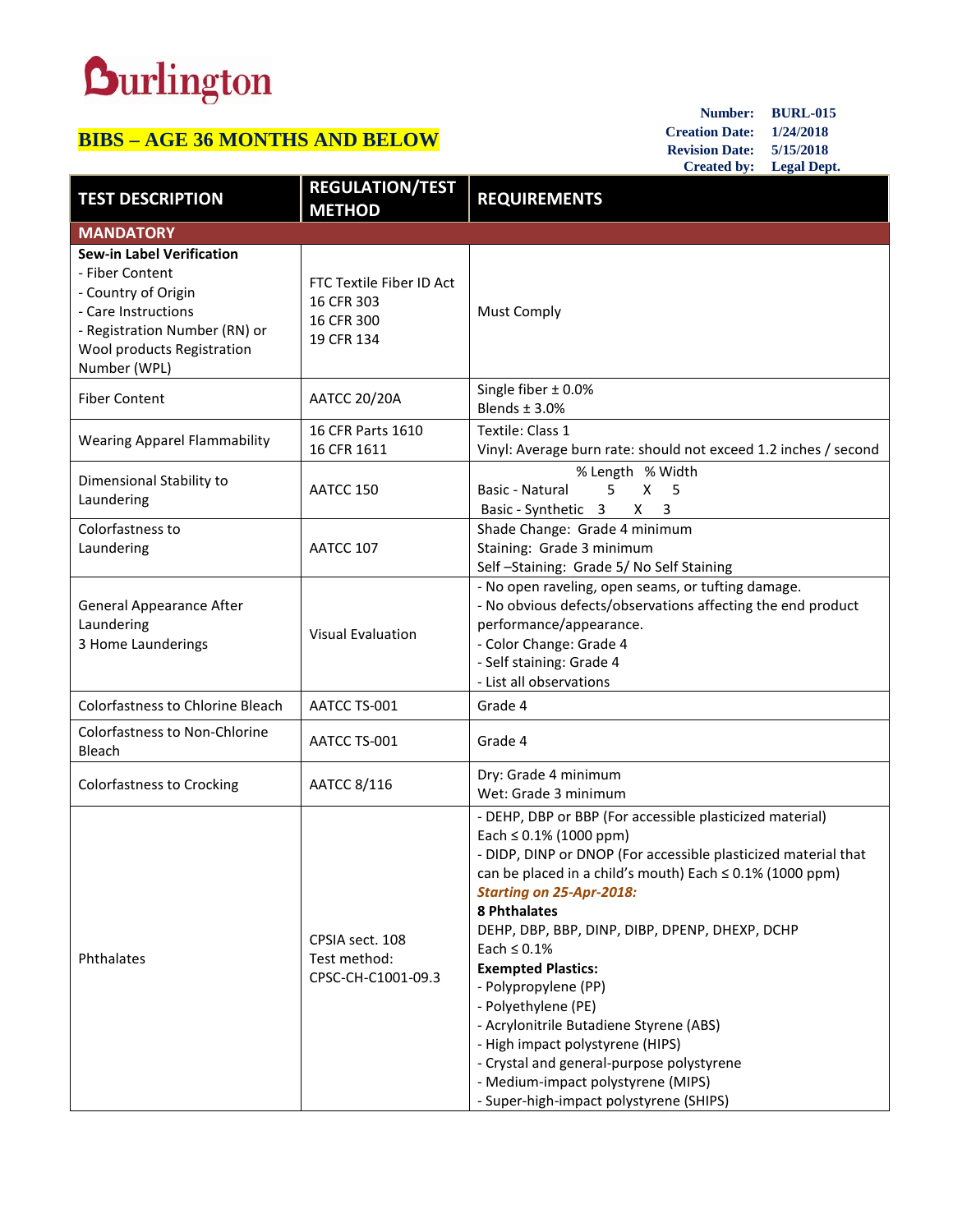## **Durlington**

| <b>Total Lead Content in Substrate</b><br>Material               | CPSIA, Section 101<br>CPSC-CH-E1001-08.3<br>(metallic substrates)<br>CPSC-CH-E1002-08.3<br>(nonmetallic<br>substrates) | $≤100$ ppm<br>- Exclude mill-dyed and mill printed fabrics and threads.<br>- Exclude Natural material in natural state, treated without<br>added lead or substrate with coating removed e.g. leather or<br>fur                                                                                                                                                                  |                                                                   |
|------------------------------------------------------------------|------------------------------------------------------------------------------------------------------------------------|---------------------------------------------------------------------------------------------------------------------------------------------------------------------------------------------------------------------------------------------------------------------------------------------------------------------------------------------------------------------------------|-------------------------------------------------------------------|
| <b>Total Lead in Surface Coating</b>                             | 16 CFR 1303                                                                                                            | $\leq$ 90ppm All accessible coating                                                                                                                                                                                                                                                                                                                                             |                                                                   |
| Sharp Points/Sharp Edges<br>(under 8 years of age)               | 16 CFR 1500.48/49                                                                                                      | Not allowed                                                                                                                                                                                                                                                                                                                                                                     |                                                                   |
| <b>Small Parts</b><br>(3 years of age and under)                 | 16 CFR 1501                                                                                                            | Intended for children under 36 months (3 years) of age shall<br>not include removable, liberated components, or fragments of<br>toys before or after use and abuse                                                                                                                                                                                                              |                                                                   |
| Tracking labels for children's<br>products                       | <b>Consumer Product</b><br>Safety Improvement<br>Act of 2008                                                           | A permanent and distinguishing mark on the product and its<br>packaging, to the extent practicable, enabling the manufacturer<br>and purchaser to ascertain the name of the manufacturer or<br>private labeler, location and date of production of the product.                                                                                                                 |                                                                   |
| Washington lead, cadmium and<br>phthalates on children's product | Washington Children's<br>Safe Products Act<br>(CSPA)                                                                   | ≤40 ppm Cadmium;<br>≤90 ppm Lead;<br>≤1000 ppm Phthalates (combined).                                                                                                                                                                                                                                                                                                           |                                                                   |
|                                                                  |                                                                                                                        | Compound                                                                                                                                                                                                                                                                                                                                                                        | Max. levels in ppm                                                |
|                                                                  |                                                                                                                        | Antimony                                                                                                                                                                                                                                                                                                                                                                        | 60 (soluble)                                                      |
|                                                                  | The Toxic Free Toys Act                                                                                                | Arsenic                                                                                                                                                                                                                                                                                                                                                                         | 25 (soluble)                                                      |
| New York Toxic chemicals in                                      | (Albany, Suffolk<br>County)                                                                                            | Cadmium                                                                                                                                                                                                                                                                                                                                                                         | 75 (soluble)                                                      |
| children's products                                              |                                                                                                                        | Lead in surface coating                                                                                                                                                                                                                                                                                                                                                         | 90 (soluble)                                                      |
|                                                                  |                                                                                                                        | Lead in substrates                                                                                                                                                                                                                                                                                                                                                              | 100 (total)                                                       |
|                                                                  |                                                                                                                        | Mercury                                                                                                                                                                                                                                                                                                                                                                         | 60 (Soluble)                                                      |
|                                                                  |                                                                                                                        |                                                                                                                                                                                                                                                                                                                                                                                 |                                                                   |
| <b>STATES REGULATIONS</b>                                        |                                                                                                                        |                                                                                                                                                                                                                                                                                                                                                                                 |                                                                   |
|                                                                  | <b>Toxics in Packaging</b>                                                                                             |                                                                                                                                                                                                                                                                                                                                                                                 | Packaging shall not contain the sum of mercury, cadmium, lead     |
| Total heavy metals in packaging                                  | Clearinghouse (TPCH)                                                                                                   | and chromium (VI) in concentration above 0.01% by weight.                                                                                                                                                                                                                                                                                                                       |                                                                   |
| <b>Plastic Bag Warnings</b>                                      | Various state laws                                                                                                     | Plastic bags with a thickness of less than 1 mil (0.001 inch)<br>having an opened end larger than 5 inches in diameter shall<br>contain the following warning statement or equivalent:<br>WARNING: To avoid danger of suffocation, keep this plastic<br>bag away from babies and children. Do not use this bag in<br>cribs, beds, carriages or playpens. This bag is not a toy. |                                                                   |
|                                                                  | Warning label or                                                                                                       |                                                                                                                                                                                                                                                                                                                                                                                 | In lieu of warning label, product should meet all applicable Prop |
| California Prop 65                                               | applicable testing                                                                                                     | 65 requirements.                                                                                                                                                                                                                                                                                                                                                                |                                                                   |
| <b>OPTION (QUALITY &amp; PERFORMANCE)</b>                        |                                                                                                                        |                                                                                                                                                                                                                                                                                                                                                                                 |                                                                   |
| <b>Thread Count</b>                                              | <b>ASTM D3775</b>                                                                                                      | <b>Thread Count</b>                                                                                                                                                                                                                                                                                                                                                             |                                                                   |
| Weight                                                           | ASTM D3776                                                                                                             | As Specified (+/- 5%)                                                                                                                                                                                                                                                                                                                                                           |                                                                   |
| Yarn Size                                                        | <b>ASTM D1059</b>                                                                                                      | As Specified $(+/- 10%)$                                                                                                                                                                                                                                                                                                                                                        |                                                                   |
| Formaldehyde (Spot Test)                                         | AATCC 94                                                                                                               | No Trace<br>If trace is found - proceed with full testing                                                                                                                                                                                                                                                                                                                       |                                                                   |
| Formaldehyde                                                     | JIS 1041 LAW 112                                                                                                       | Children < 36 months $-$ A-Ao = 0.05 (equals 16 ppm)<br>Children > 36 months = 75 ppm                                                                                                                                                                                                                                                                                           |                                                                   |
| pH of Water Extract                                              | pH of Water Extract                                                                                                    | Whites: 5.5 - 6.5, Others: 6 - 8                                                                                                                                                                                                                                                                                                                                                |                                                                   |
| Colorfastness to Light                                           | AATCC 16 Option 3<br>40 hours                                                                                          | Step 4                                                                                                                                                                                                                                                                                                                                                                          |                                                                   |
| Torque (Knits only)                                              | AATCC 179 Method 2,                                                                                                    | 5.0% Max                                                                                                                                                                                                                                                                                                                                                                        |                                                                   |
| Tensile Strength                                                 | Option 3<br>ASTM D5034                                                                                                 | $40 \times 30$ lbs. (warp x weft)                                                                                                                                                                                                                                                                                                                                               |                                                                   |